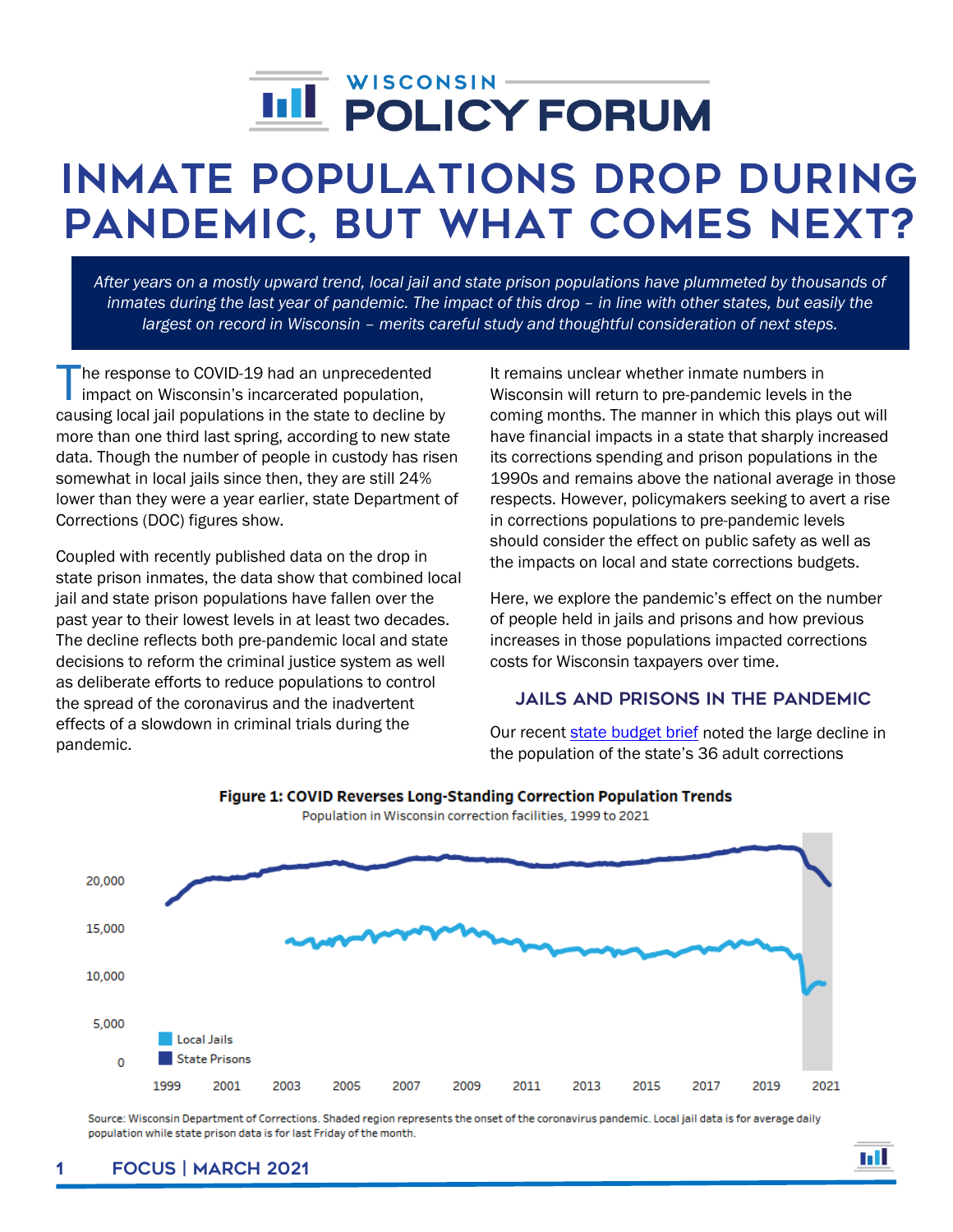institutions, which primarily house offenders with sentences of more than one year. Weekly data from the last Friday in each month showed the adult prison population declined 15.8% from the end of February 2020 to February 2021, from 23,251 to 19,581. The population fell in every month to hit the lowest point since the end of October 1999 (see Figure 1). These numbers include prisoners held under contract with county jails in a small handful of counties.

The population in Wisconsin's county jails dropped more sharply and rapidly, according to separate DOC data that cover the inmates held in facilities in 71 of the state's 72 counties. The offenders housed in those facilities typically are comprised mostly of those who are serving shorter sentences or awaiting a trial, transfer, or the next step in the justice system process.

From April 2019 to April 2020, the average daily population (ADP) in the state's local jails declined by 35%, from 12,871 to 8,338 (see Figure 1). Note that ADP is a somewhat different measure of local jail population than the weekly data that were available on the state prison population.

Over that same time span, 70 of the 71 counties saw their population decline, including 18 in which it declined by at least half (see Figure 2). Milwaukee County, which routinely holds more than double the ADP of any other county, saw a 39% decline from a combined 2,120 in its jail and House of Correction in

April 2019 to 1,294 in April 2020. The number of people held in all non-Milwaukee County institutions fell by nearly as much at 34%, dropping from 10,751 in April 2019 to 7,044 in April 2020.

Unlike in the state's prisons, the drop in local jail populations in Wisconsin was immediate, falling by 3,832 inmates from February to April 2020. But local jail ADPs soon reversed themselves and by December 2020 had risen 10%. [Research c](https://www.vera.org/downloads/publications/people-in-jail-and-prison-in-2020.pdf)onducted by the Vera Institute of Justice using federal Bureau of Justice Statistics (BJS) data found a similar trend nationwide: between midyear 2019 and 2020, local jail population rates declined by 24%, but rose by 10% from midyear 2020 through the end of the year.

For both state prisons and local jails, there are several explanations for these trends. At state prisons, one contributor to the sharp decline was an emergency [order](https://evers.wi.gov/Documents/COVID19/EMO09-DOC.pdf) signed by Governor Tony Evers in March 2020, which placed a moratorium on new admissions to mitigate the spread of COVID-19. As of mid-February there remained a backlog of around 1,250 male inmates who were sentenced to prison but who had not yet been transferred from county jails.

In addition, prison admissions are down because court trials have slowed during the pandemic. Separate policy



Figure 2: Local Jail Populations Plummet, Then Partially Recover

Change in average daily population in local jails by county

\*Kenosha, Brown, Milwaukee, and Shawano counties include multiple jail or holding facilities

Source: Wisconsin Department of Corrections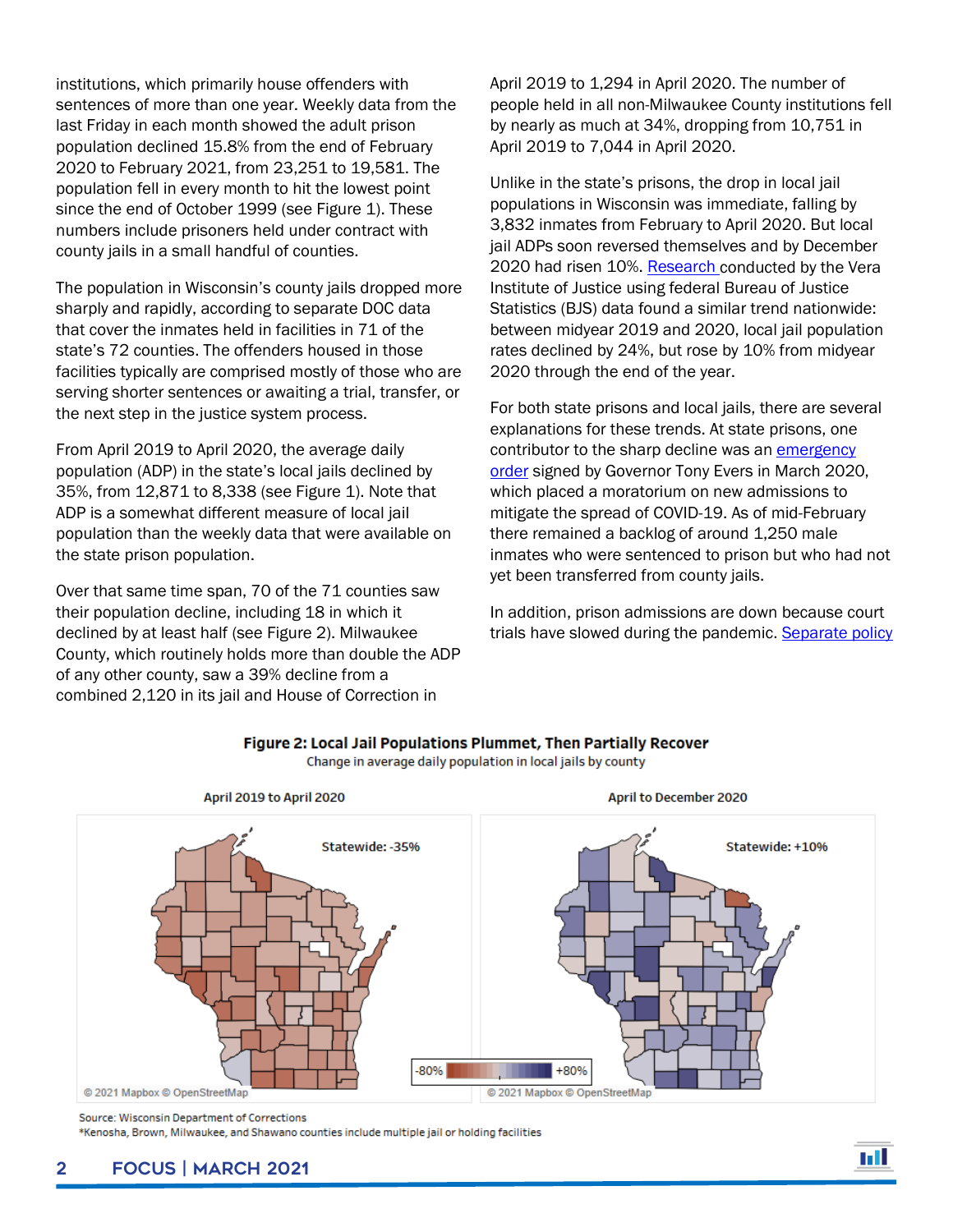[changes](https://doc.wi.gov/Pages/TownHalls/TownHallsHome.aspx) by DOC also have resulted in fewer people on extended supervision being revoked and returned to prison.

Within local jails, the data indicate a large number of prisoners were released from in-house detention initially to reduce the population and slow the spread of the virus. Instead, these individuals were placed under pretrial supervision, electronic monitoring, or some other form of local supervision.

A [fact sheet](https://www.milwaukee.gov/CJC1/Initiatives/Phase-III/FINAL2020.8.17COVIDFactSheet-MilwaukeeCounty.pdf) produced by the Milwaukee Community Justice Council's Safety & Justice Challenge indicates Milwaukee County took further steps to reduce inmates. These were likely taken to some degree by many other counties and include limiting jail admissions to exclude those charged with misdemeanors as well as increased use of electronic monitoring as an alternative for those sentenced to work release.

The uptick in county jail ADPs in the latter half of 2020 may reflect in part an increase in individuals charged with crimes, as reflected by the increase in gun violence and homicides last year. Backlogs in trials caused by the pandemic also may have meant more presentenced inmates in county jails, while the previously mentioned backlog in transfers to state prisons also has added to the numbers of people being held at the local level.

#### Rise in Corrections Spending

Using data from the U.S. Census Bureau, we find that about two out of every three state and local dollars spent on correction operations in Wisconsin (67.0%) come from the state. That is somewhat higher than the national average of 62.2%. As Figure 3 shows, per capita state spending on corrections has topped the national average since the state's prison building boom in the 1990s. In 2017, Wisconsin spent \$167 per capita on corrections, which was 12.9% higher than the nationwide state spending average of \$148 per capita.

Corrections accounted for 3.7% of all state spending in Wisconsin in the same year, which was about half a percentage point higher than the nationwide average, but nearly a full percentage point less than the 4.6% the state spent on corrections in 1997. Wisconsin spent less of its budget on corrections than Michigan (4.4%), but more than neighboring Illinois (2.6%), Iowa (1.9%), and Minnesota (1.8%). BJS [data s](https://www.bjs.gov/content/pub/pdf/cpus1718.pdf)how that as of the end of 2018, the adult population incarcerated in all types

**Figure 3: Correction Spending Booms Nationwide** 

Inflation-adjusted\* per capita spending on corrections, WI vs. US



Source: US Census Bureau and Bureau of Labor Statistics. \*in 2017 dollars

of institutions – including federal prisons, state prisons, and local jails – was 810 per 100,000 in Wisconsin, compared to 750 per 100,000 nationwide.

Local governments in Wisconsin – almost entirely counties – spent \$83 per capita on corrections operations in 2017, 8.4% less than the nationwide average of \$90 per capita. Overall, state and local governments combined in Wisconsin spent \$250 per capita, which was 4.9% above the national average.

Though local corrections spending is below the national average in Wisconsin, it has still risen substantially over the past generation. Between 1977 and 2017, local corrections spending in Wisconsin jumped from just \$3 per capita to \$83, or about six and a half times the increase in inflation over the period.

The proportion of county budgets devoted to corrections also grew far faster in Wisconsin than it did nationwide. In 1977, corrections accounted for only 1.3% of all county operating spending in the state, which was less than half the nationwide average of 2.7%. By 2017, however, that proportion grew to 7.3% in Wisconsin, which was more than a percentage point higher than the nationwide average of 6.2%.

While 2020 spending figures are not yet available, it is likely that the precipitous drop in inmates over the past year was not matched by a correspondingly large decline in corrections expenditures. That is because